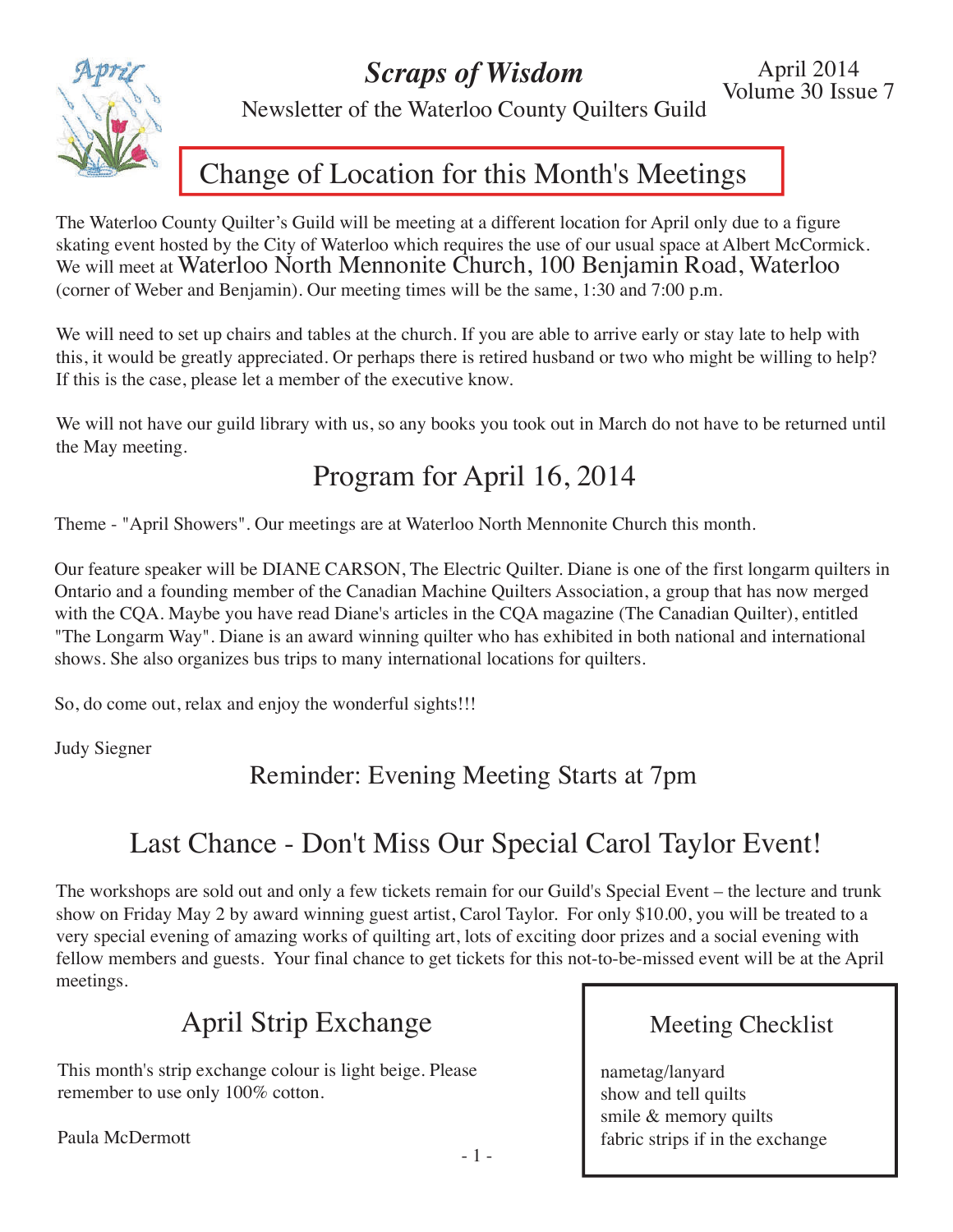## President's Message

Hello Quilting Friends –

One of my favourite things about quilting is the stories of the quilts of other quilt makers. There are so many factors that can lead to the creation of a quilt (a favourite fabric, an appealing pattern, the need for a gift, the desire to try a new technique, etc.). Because the time from start to finish can take months, and sometimes years, the quilt maker's life unfolds, often in unexpected ways, during the process. So each quilt, even quilts made for everyday use, carries with it a story of a time in the quilt maker's life. These are the stories I love to hear.

Recently, I had the chance to travel to a Regional quilt show in the US with some friends. Along the way, we were fortunate enough to stop at several museums with quilt displays. One exhibited 11 Baltimore Album quilts from the mid - 1700's, when the US was first settled by the British. There were some beautiful examples of exquisite handwork, done by daylight and possibly candlelight, before the invention of the sewing machine. One told the story of some blocks made for the pastor and his wife as a leaving gift. The blocks were made by women of the congregation, given to them as they left for another community and made into a quilt with the help of women in the new community. Although the communities seemed quite close by today's standards (Maryland to Virginia), one can only imagine the loss of friendship and support the pastor and his family felt at leaving friends but also the welcome and new friendships that were established around the quilt frame as their memories were quilted.

Sadly, few everyday quilts can survive the wear and tear they receive as much loved tokens of comfort. But, you never know what might become a part of your history. That is why labelling a quilt is so important – it allows the quilt to tell its story for years to come, even as the quilt maker forgets. So, I urge you to record the stories of the quilt on your labels. Not just the facts like fibre content, who the pattern designer was, when the quilt was made etc., but also record a few words about why you made this particular quilt and anything you find special about it. You never know who will enjoy this information and what it will say about our way of life to future generations!

I'm off to catch up on about five years of quilt labels I've neglected. I hope I still remember the stories!

Until we meet again – Audrey

### Waterloo Public Library Quilt Block Kits Available

If you expressed a willingness to help with the quilt for the Waterloo Public Library that Marney Heatley is organizing, please stop by the program table during the April meetings. Kits for the log cabin blocks will be available for pickup.

## Mannheim Quilting Circle

Wednesday April 9, 9am - 4pm, bunny hop coming up: May 14 - games day, June 11 - pot luck lunch

It's finally Spring at Mannheim. Shed those coats and join us for fun and friendship. Bring your projects/lunch/snacks.

Directions to Mannheim are in your handbook or on the guild website under Community Outreach.

Bernice Gammy and Fabia Joyce - 2 -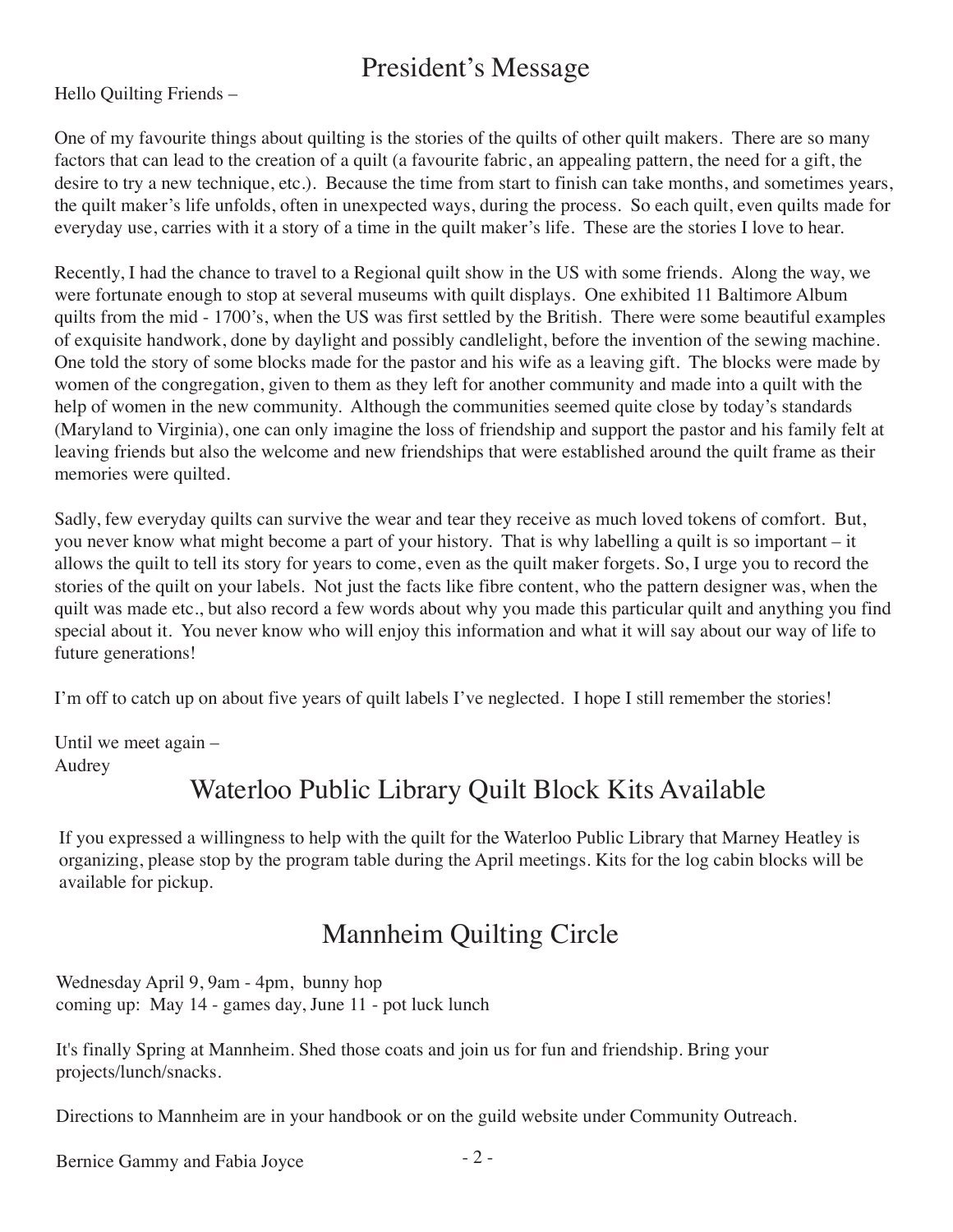# Smile Quilts Bee Day – April 26, 2014 at Mannheim

The next Smile Bee will be on Saturday, April 26, 2014 at Mannheim Park (directions are at the back of our Members' Handbook) from approximately 9:30 a.m. to 3:30 p.m.

We will have 'signup' sheets at the April 16, 2014 Guild Meeting, at the Smile Quilt table.

This will be your last chance to sign. LET'S MAKE IT A GREAT BEE DAY.

Bring your sewing machine, equipment and project to work on. Don't forget your lunch.

Again, we will bring flannel backing and batting to cut for you. We will also have a simple pattern for you, just for inspiration.

Your Smile Quilt Committee – Joan, Helene, Peggy, Judy and Deb.

#### OWLS (Our Wonderful Leftover Stuff)

Members have been busy as beavers this winter and the entries are coming in fast and furious!!! Thanks for letting us know at the program table when you show your completed OWLS. Members are also finding novel ways to include an owl in their project to qualify for a special draw. We even have some "Double Dippers". Keep up the good work ladies. Time is ticking away!!! Final deadline for completion is the May meeting.



the Program Committee



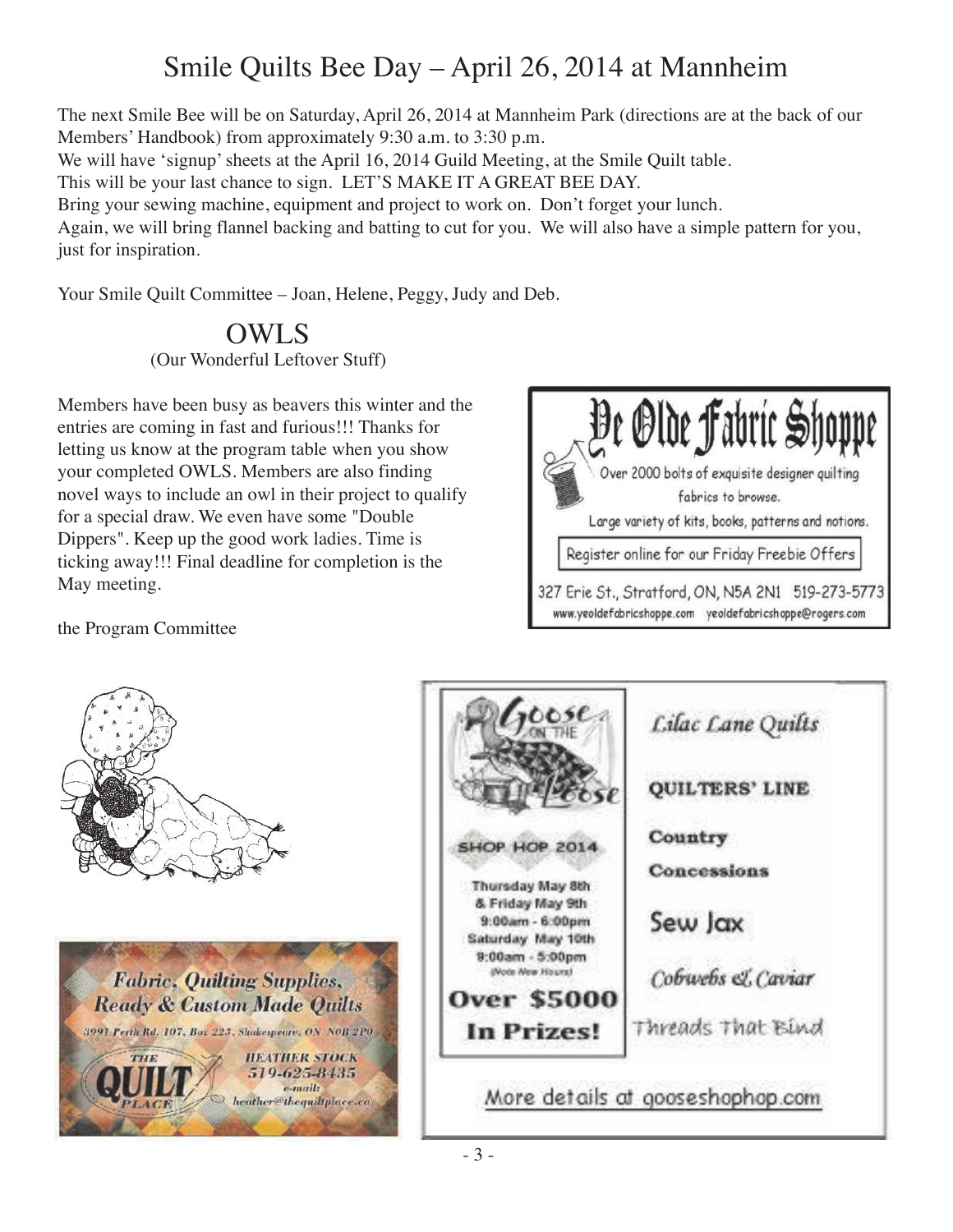## 2013/14 Presidents' Challenge - Playing with Colour

Spring is just around the corner (we promise!) and our June meeting will soon be upon us! Have you started your President's Challenge Quilt yet? Just a gentle reminder for those who signed up to participate, we are really looking forward to seeing your creations at the June meeting and finding out what you learned about playing with colour.

You didn't sign up? Don't worry, you can still participate. Simply select a packaging label with a colour combination you find attractive and play along. Here are the guidelines:

- use a minimum of 3 colours from the label in your quilt OR

- make a quilt in a theme based on the label e.g if the label is from a package of marshmallows, you could do a quilt about camping (s'mores)

- your completed quilt may have a perimeter no larger than 72 inches in total, but it can be any shape you wish - the quilt and original label must be brought to the June 2014 meeting to be eligible for a participation draw. THERE WILL BE NO JUDGING OF THE QUILTS.

Have a lot of fun working on your project! Your creation is sure to be admired!

## 2014/15 Guild Executive

We are seeking candidates for the 2014/15 guild Executive. If you have skills you are willing and able to commit to your Guild, we need you! Elizabeth McDowell-Heagy and Elizabeth King have already arranged an amazing Program year, so we have another really fun year to look forward to as we celebrate our 30th Anniversary.

Don't wait to be asked – help is always needed! Speak to any member of the Executive to express your interest in helping out, or call Audrey Vrooman. I'm always glad to chat!





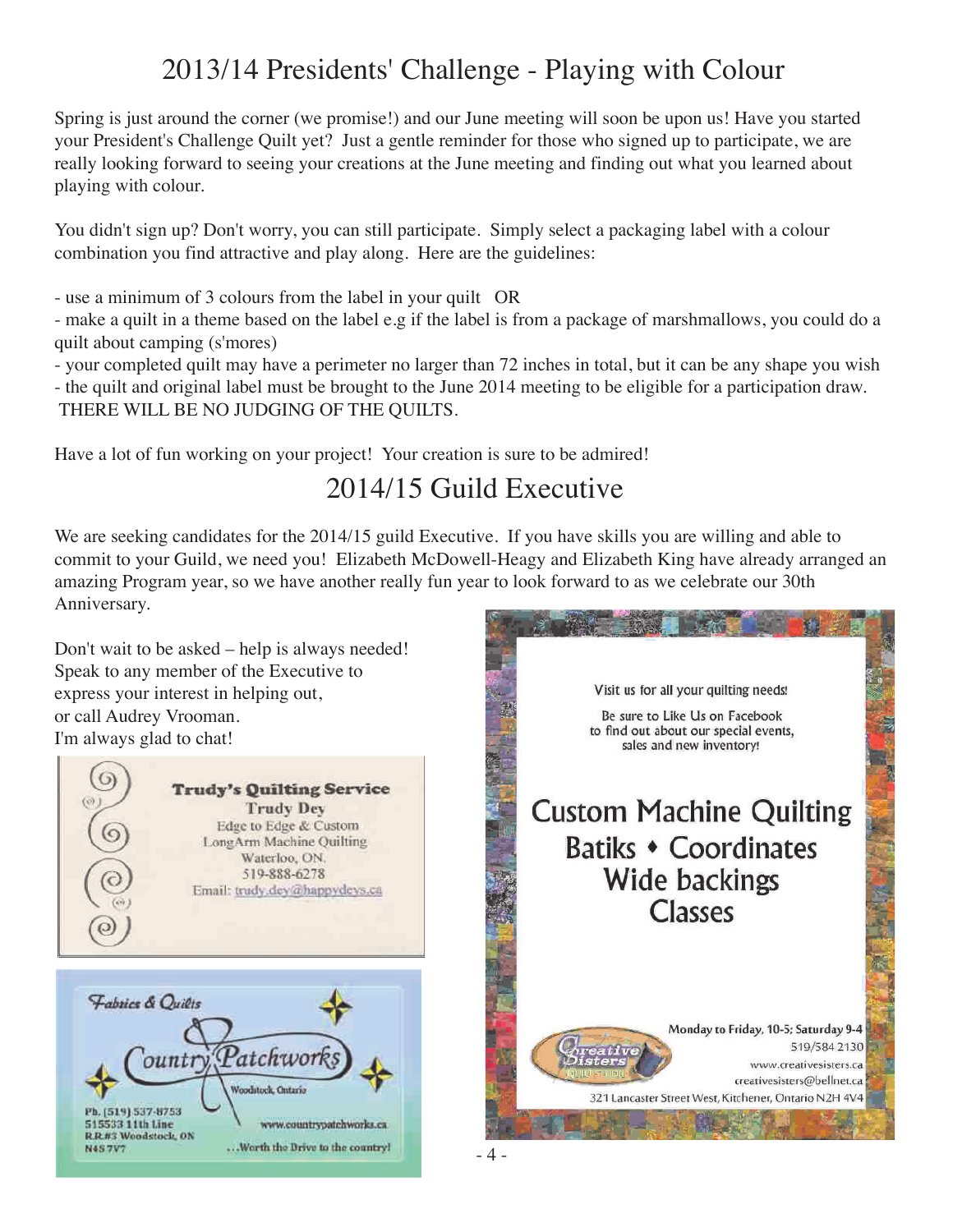## Convergence Workshop Report

Twelve ladies from the WCQG showed up at Mannheim in February to participate in Rosemary Terpstra's workshop to learn the Ricky Tims' Convergence technique. What appeared to be horrendously difficult turned out to be a relaxed experience and I think everyone had a good time. Several ladies used a printed scene to work on while others chose the two dark and two light fabrics required. The work looked great at the end of the class plus Rosemary is a mellow lady to work with.

Ruth Hicks

## Presidents' Day Report

Presidents Day, held Feb 22, was a great success with 24 dedicated quilt makers gathering together to make Touch Quilts for the Alzheimer's Society. All 50 kits were used, along with some additional kits put together from the "Touch Stash" of Charlene Stevens. Making Touch Quilts provides few of the rewards of regular quilt making. Sometimes the fabrics are difficult to work with, so we have to sacrifice our usual precision. There is no beautiful pattern, despite our best efforts. Rather, the reward is just in getting them done and knowing that they will help improve the quality of life for someone in their most vulnerable time. So thanks to everyone who participated; who laughed through their frustrations; who donated their time, skill and caring; who contributed backings and batting. You make our Guild the valuable community resource it is!

Some of the completed touch quilts from Presidents' Day were shown at the March Show and Tell.

Audrey Vrooman

## The Quilts of Renske Helmuth

The exhibit of Renske's quilts at the Wellington County Museum and Archives (0536 Wellington Rd 18, Fergus) has been extended until June 15, 2014. Her two dozen quilts on display reflect her rural and Friesian roots, and her trips to Africa and Japan.

- 5 -

For more information: www.wellington.ca/museum or call 519-846-0916 ext 5221.

#### From the editor

All members are welcome to submit articles for publication. The deadline for the next newsletter is April 24.

Trudy Dey



Right: Renske with one of her quilts